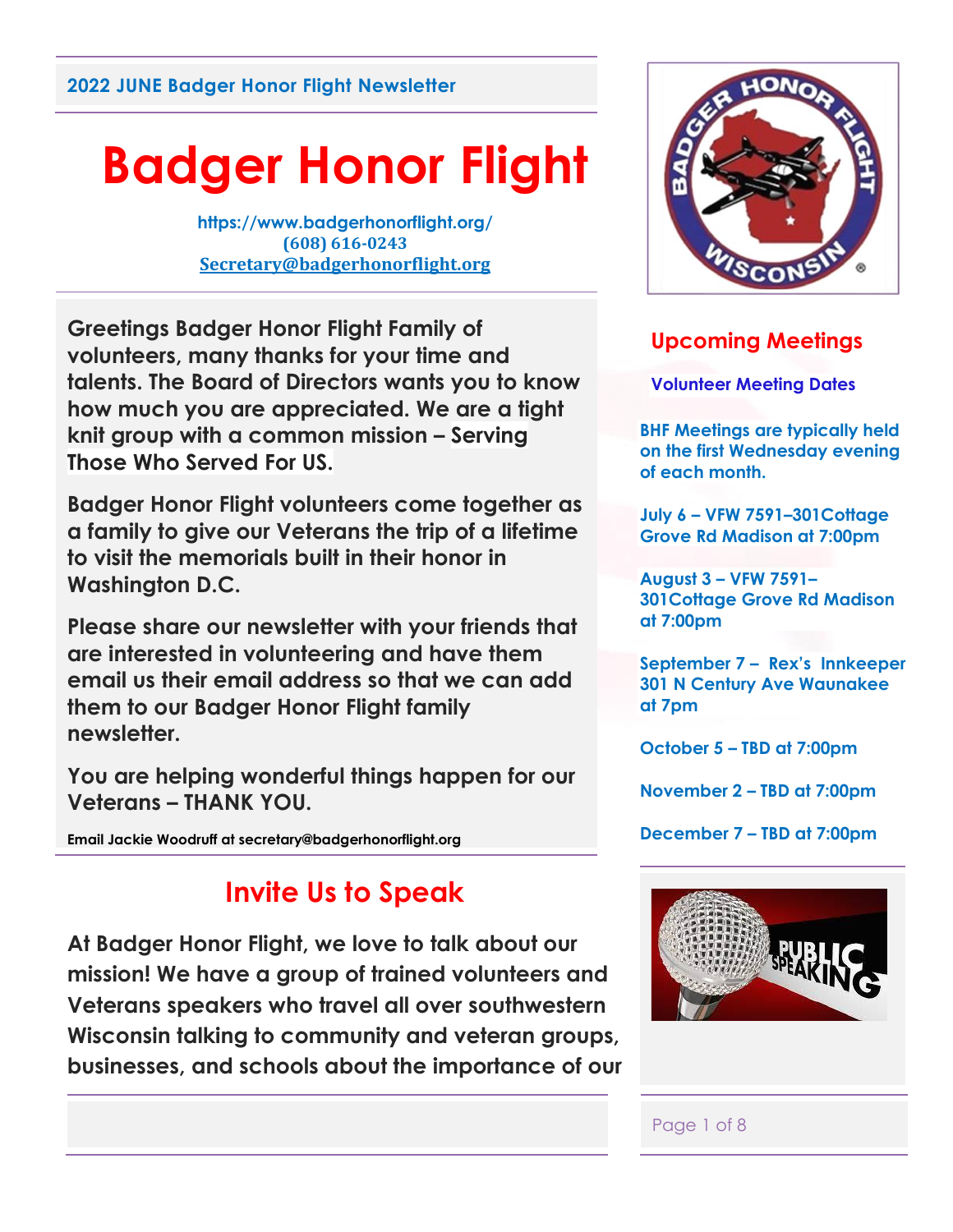**mission. We think you will find our program interesting, informative, and emotional!**

**We can offer you a speech about Badger Honor Flight itself, how we got started, why we offer trips to Veterans and how we find vets to fly to see their memorials in Washington DC. The speeches include a lot of stories of Veterans and their successful lives. We can often arrange to have a Veteran come along and speak about their experience on an Honor Flight. Hear firsthand what the day meant to them!**

**As a volunteer we ask you to think of any groups you might belong to that might be looking for a speaker. Many social clubs and local organizations like to bring guest lecturers to their community. From panel discussions to auditorium-filled presentations, we rely on these opportunities to increase our visibility within the community and generate new Veteran applicants and new fundraising revenue.** 

**For further information and to schedule a presentation please email Steve Bartlett at sbartlett@tds.net with your contact information.**





#### **Upcoming Events**

**Horicon Rod & Gun Club**  Fundraiser Shoot & Raffles June 4, 2022, W5612 Prospect Rd. Horicon WI Email: horicongunclub10@gmail.com

**Monroe Moose Lodge** Breakfast and raffle June 5, 2022, 8am to noon

**Bergamont Golf Outing**  June 13, 2022 POC Ben Wanta/Maurie Mueller

639 3rd Ave Monroe WI

**BHF ATV Run at Rustic Saloon** June 25th, 2022, 9am 330 County Rd B Montello WI POC Tammi Alexander

**Average Joe Golf Outing – The Oaks** 4740 Pierceville Rd, Cottage Grove, WI**.** July 21, 2022 POC Brian Ziegler [sgtzeke@hotmail.com](mailto:sgtzeke@hotmail.com)

#### **Rock the Ramp** July 22, 2022 Capital Flight 8264 Airport Rd Middleton WI. [https://www.capital](https://www.capital-flight.com/airport-events?fbclid=IwAR3IGsxyjvfqaxzUa1nk_MQNmuTKSbTI9R_k3_Ype-_thEeKNaXaCZhFXYQ)[flight.com/airport-events](https://www.capital-flight.com/airport-events?fbclid=IwAR3IGsxyjvfqaxzUa1nk_MQNmuTKSbTI9R_k3_Ype-_thEeKNaXaCZhFXYQ)

**2022 Larry Satterlee Sporting Clay Shoot at Milford Hills** October 10, 2022, POC Terry Phillips ttfishin1@charter.net

Page 2 of 8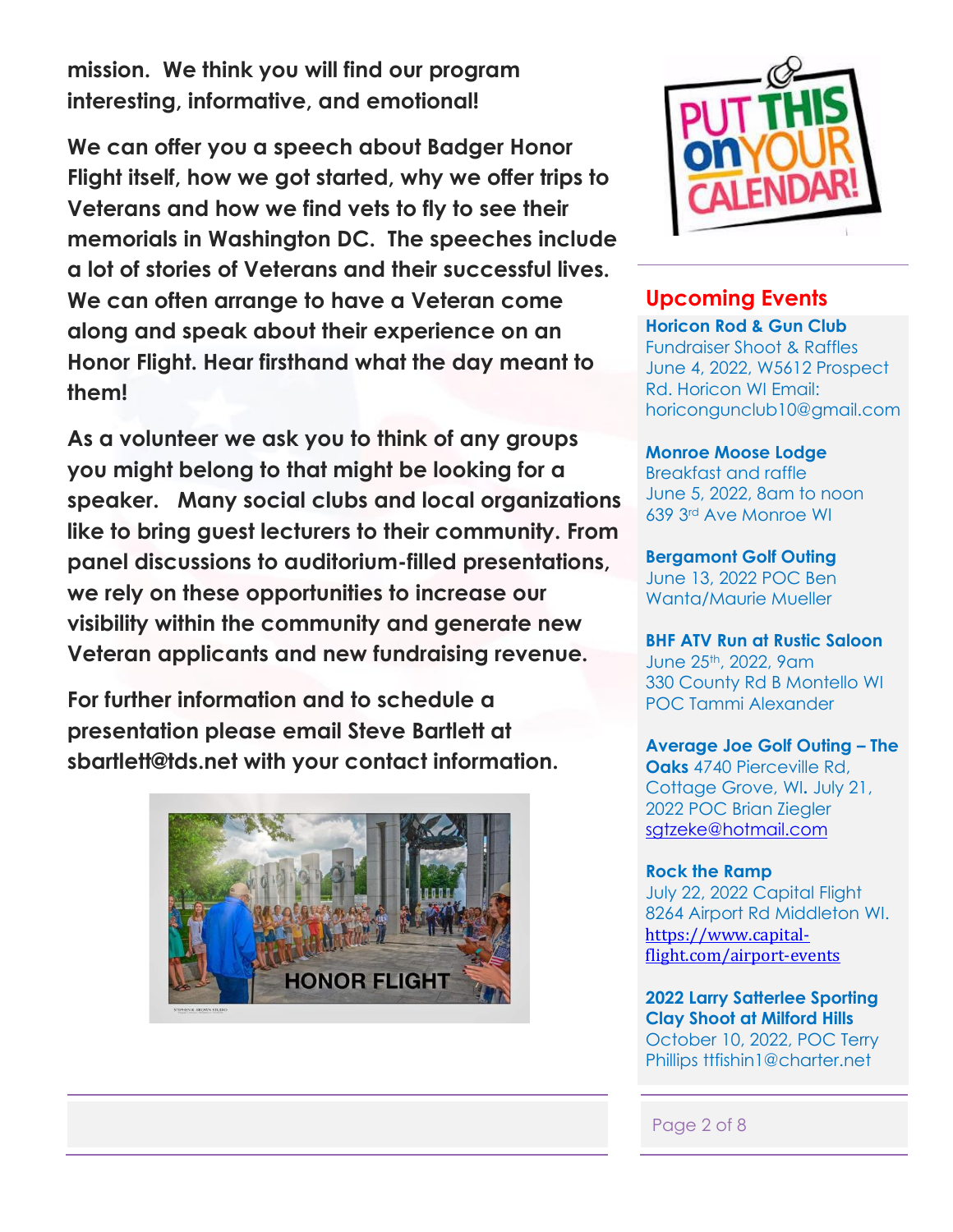### **Volunteer Meeting May 4, 2022**

- **1. New Volunteers Introductions**
- **2. Board Introductions**
- **3. Check Presentation: Gary & Matt Strohm Ballweg Accounting \$1633**
- **4. Jade & Elizabeth from Better Life Insurance \$880**
- **5. Wollersheim Winery Philip & Julie \$25,000**
- **6. Medical report: We have 100 volunteers in our ranks and are always looking for more.**
- **7. We are looking to do home visits and revamp our TLC guidelines.**
- **8. We are looking to bring Veterans back to Guardian training.**
- **9. We are getting the medical staff together June 22 at Stoughton VFW at 6:30pm.**
- **10. Volunteer Coordinator: We are looking for a new Send Off team to replace Darcy and Rachel (see Steve).**
- **11. Marnette & Hazel are leaving mail call and are being replaced by Brian Ziegler and his team.**
- **12. Administration: 3627 have flown through May 14.**
- **13. June 4th is flying 95 Vets 94 Male 1 female 1, 2 Korean/Vietnam and 92 Vietnam.**
- **14. Waitlist 1342, 2 WWII, 12 Korea and 1328 Vietnam.**
- **15. We are looking for 2 roster managers, 3 forms managers, and more functions than that going forward for the fall season (see Eileen).**



## **Contact the Board**

**Chairperson of the Board: [Fritz](mailto:chairperson@badgerhonorflight.org)  [Wyttenbach](mailto:chairperson@badgerhonorflight.org) [chairperson@badgerhonorflight.org](mailto:chairperson@badgerhonorflight.org)**

**Administration: [Eileen Stevens](mailto:administration@badgerhonorflight.org) [administration@badgerhonorflight.org](mailto:administration@badgerhonorflight.org)**

**Medical Support: [Bob Kelter](mailto:medical@badgerhonorflight.org) [medical@badgerhonorflight.org](mailto:medical@badgerhonorflight.org)**

**Secretary/ Historian: [Jackie](mailto:secretary@badgerhonorflight.org)  [Woodruff](mailto:secretary@badgerhonorflight.org) [secretary@badgerhonorflight.org](mailto:secretary@badgerhonorflight.org)**

**Volunteer Events & Communications: Steve Bartlett [VolunteerEvents@badgerhonorflight.org](mailto:VolunteerEvents@badgerhonorflight.org)**

**Fundraising: [Dewy Gillette](mailto:fundraising@badgerhonorflight.org) [fundraising@badgerhonorflight.org](mailto:fundraising@badgerhonorflight.org)**

**Inventory: Dawn Splittgerber (interim) [inventory@badgerhonorflight.org](mailto:inventory@badgerhonorflight.org)**

**Treasurer: [Vern Wendt](mailto:treasurer@badgerhonorflight.org) [treasurer@badgerhonorflight.org](mailto:treasurer@badgerhonorflight.org)**

**Flight Operations: [Jody McClain](mailto:flightoperations@badgerhonorflight.org) [flightoperations@badgerhonorflight.org](mailto:flightoperations@badgerhonorflight.org)**

#### Page 3 of 8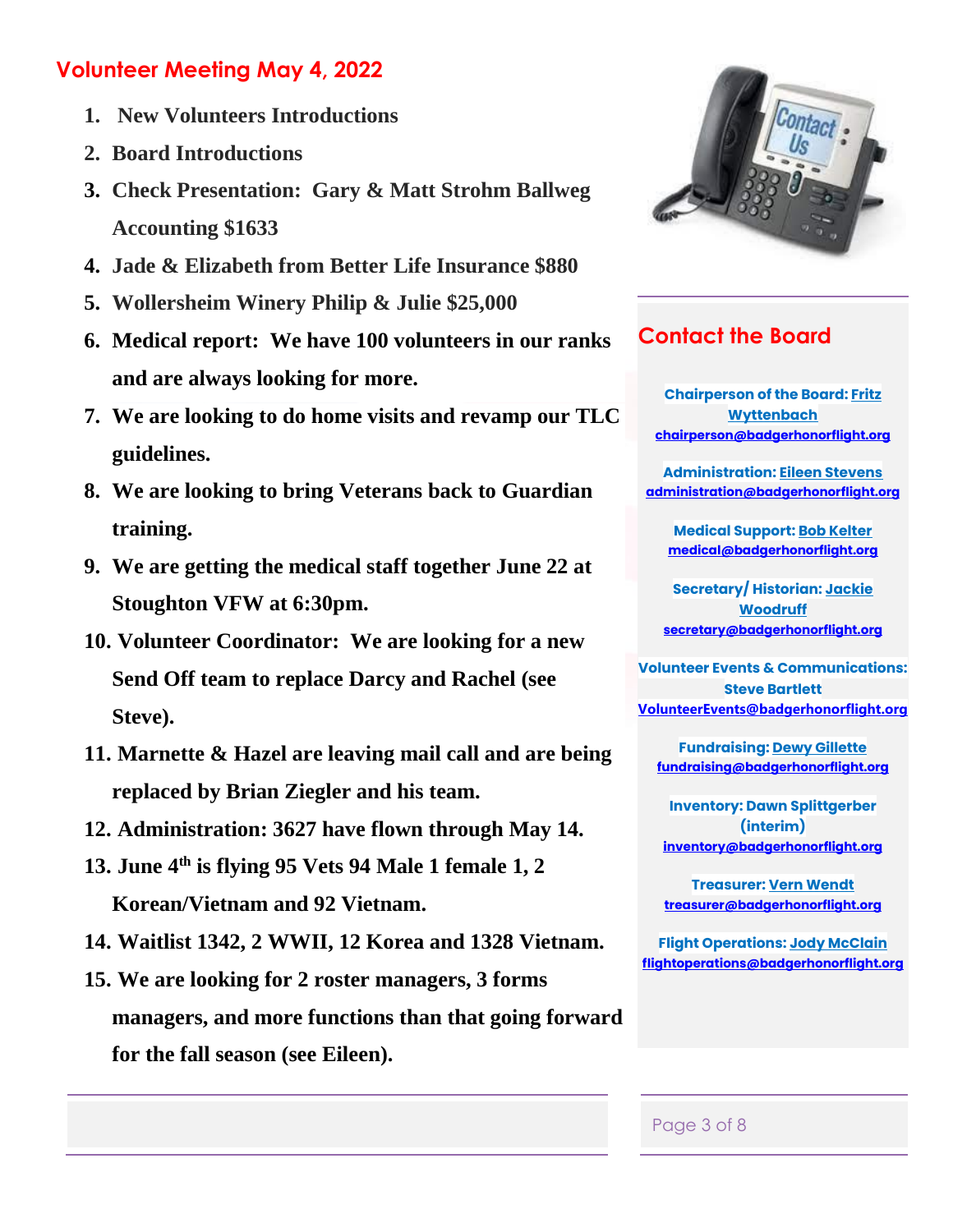- **16. Inventory: Volunteer shirts are now being given to each volunteer at no cost.**
- **17. Welcome Home - we need 2 people for fill the plane and one more to sell merchandise.**
- **18. PopUp Sale: Just for being here tonight you can get a t-shirt America Strong Operation Resilience shirt \$5 and BHF Sweatshirt for \$20.**
- **19. What do you want us to sell? Electric yellow hoodie sweatshirt w volunteer logo. Stocking Hats. Bumper stickers colorful adhesive, BHF alumni bumper sticker, and pint beer glasses.**
- **20. Dawn will bring to the next meeting along with images and prices on tag board.**
- **21. Secretary: We remember the fallen. I am passing out a handout to give you board contact information and current fundraisers.**
- **22. Fundraiser: Wollersheim Winery Red will be able to offer their Whiskey at Red and White Wine bar in Waunakee will be serving a pour for a suggested cash donation (\$15).**
- **23. Why are the Bergamont Golf Outing and Satterlee Sporting Clay Shoot not on website and Facebook?**
- **24. Mobile website is offline and has a service ticket in since Friday.**
- **25. Flight Coordinator: We had the medal of honor plane from American Airline with an almost all female crew.**
- **26. June Flight sponsored by Wollersheim Winery & Distillery.**
- **27. We are working on fall flights shortly and we hope to announce in July.**
- **28. Jody is still looking for a swag bag coordinator.**
- **29. Treasurer: Vern is recovering. May 2022 Checkbook Balance \$ 120,954.31.**
- **30. May was a hard month for our family and the loss of Terry Phillip's wife.**
- **31. Linda Hughes attended every homecoming in crowd control. She died in May and left BHF over 60 memorials.**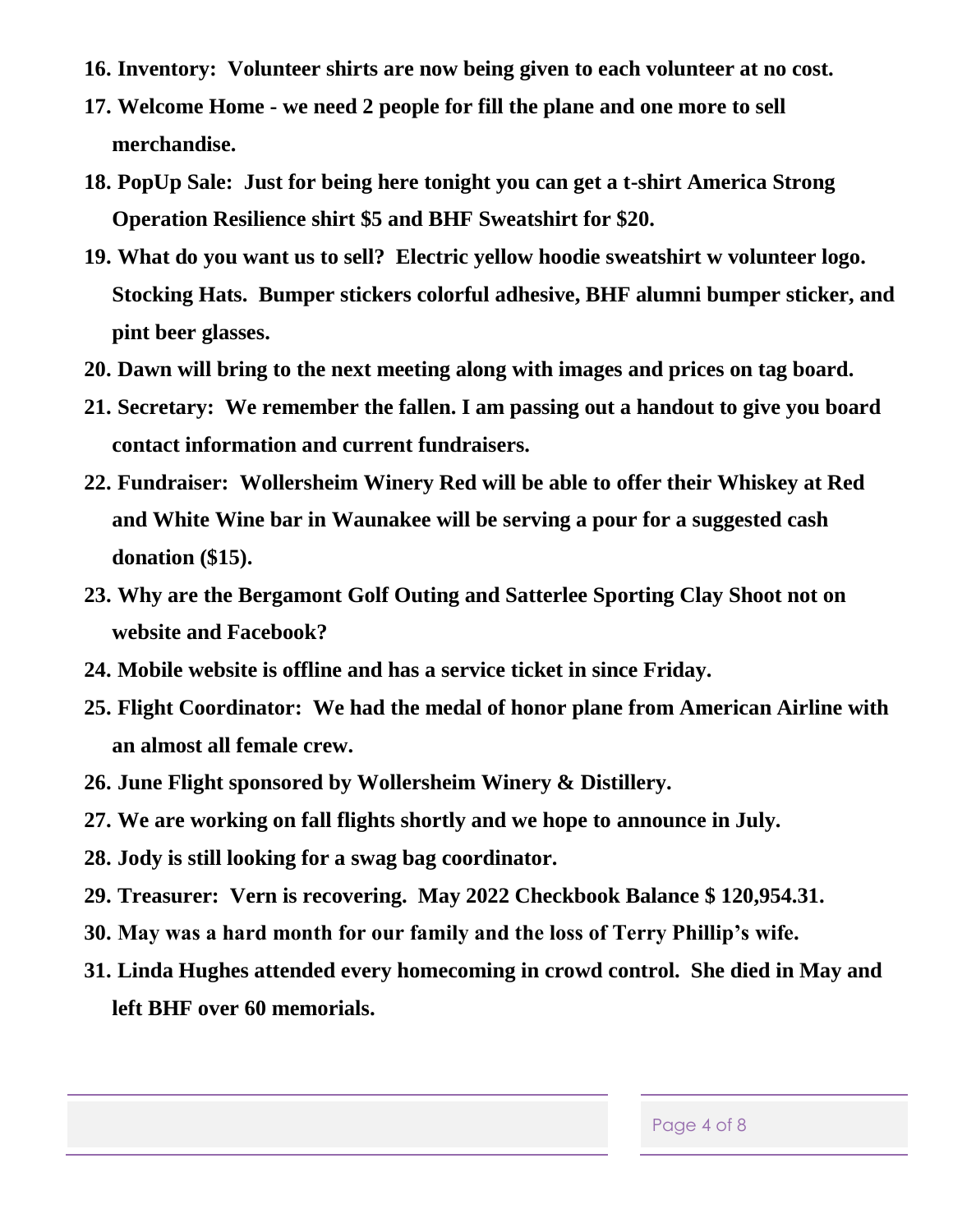**32. Questions: Deforest Memorial people are asking when photos are being posted on the website? They are available on Facebook broken down by flight. Board reviewing protocol and will not decide until after July meeting.**

**33.Why are there no events on Facebook, only periodic posts?** 

**34.Why is the itinerary on website and not Facebook?**

**35. VA Hall of Heroes Norman Morosick flew 9-14-13 and he is 103 years old.** 

**36.Jody story: email from Veteran on the May flight:**

**I knew about Honor flights long before I went on this flight. I will admit, I was curious but there were two reasons I never expected to go on a flight:**

**Though I served during the Vietnam War, I was not in-country and felt those veterans earned the honor because they were never "welcomed" home. I guess I felt a bit like an imposter.**

**Like many women in a non-traditional field, I was not always accepted as a peer by the men I served with so I was not sure how I would feel on a plane with mostly men. Would I now be accepted?**

**This Honor flight…my Honor Flight…gave me a feeling that my service to my country WAS important and impactful. You all helped me realize that I was a leader. That my service helped other women and will help future women achieve their goals of serving their country and achieving careers that I could only dream of.**

**I have always been proud of my service to my country, but you and all the people of Badger Honor Flight gave me a new perspective of what I contributed to the careers and dreams of women that followed. I will never forget 14 May 2022 and MY Badger Honor Flight!**

#### **We Remember the Fallen**

**Donald Chesmore Korea Army 2016-10-10 (Mission 25) Everett White Korea Army 2019-04-20 (Mission 35) Robert "Bob" Robbins Korea Army 2014-05-03 (Mission 14) Donald Gumz Korea Army 2015-04-25 (Mission 18) Herbert Baumgartner Korea Army 2018-09-22 (Mission 32) John Johll Army National Guard waitlist**



#### Page 5 of 8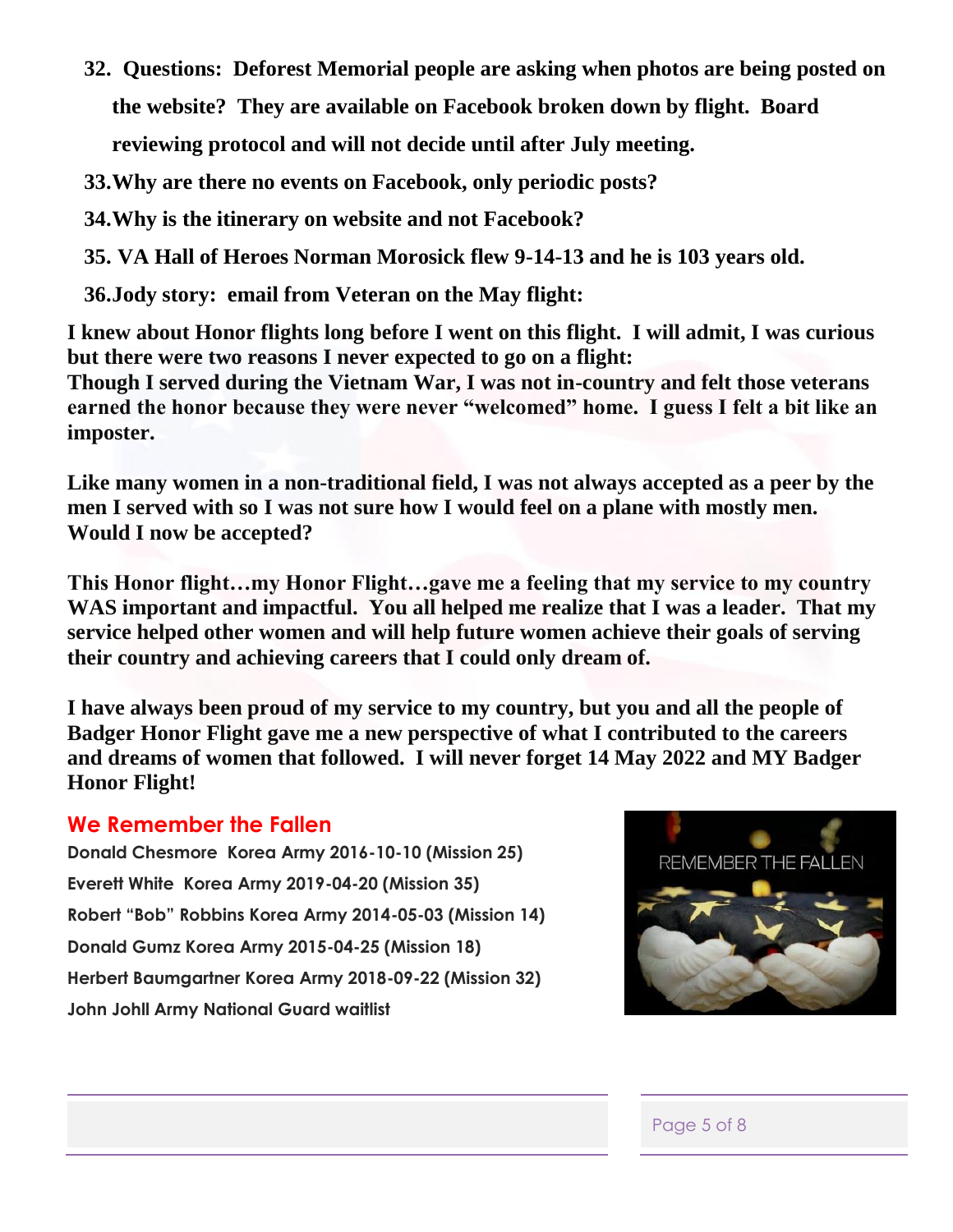

**We want to take moment to thank Alice Ladwig for her generosity in bequeathing the funds to pay for a nearly All Women's Flight May 14, 2002. We at Badger Honor Flight are grateful of her generous donation and her dedication to the Monroe community over the years.**

**We want to thank Phillipe Coquard, Julie, Tom and his staff for their ongoing support of Badger Honor Flight and their sponsorship of our June flight.** 





**Wollersheim Distillery, based in Prairie du Sac, Wisconsin, just released its exclusive Red, White and Blue American Whiskey at an event on Saturday, May 18. The whiskey represents our American flag and consists of the percentage of colors with the percentage of corn used in the mash; 42% red corn, 41% white corn and 17% blue corn. The whiskey was aged for six years in a Wisconsin oak barrel.** 

**Phillipe is generously donating \$25,000 from the sale of the exclusive autographed bottle.**

Page 6 of 8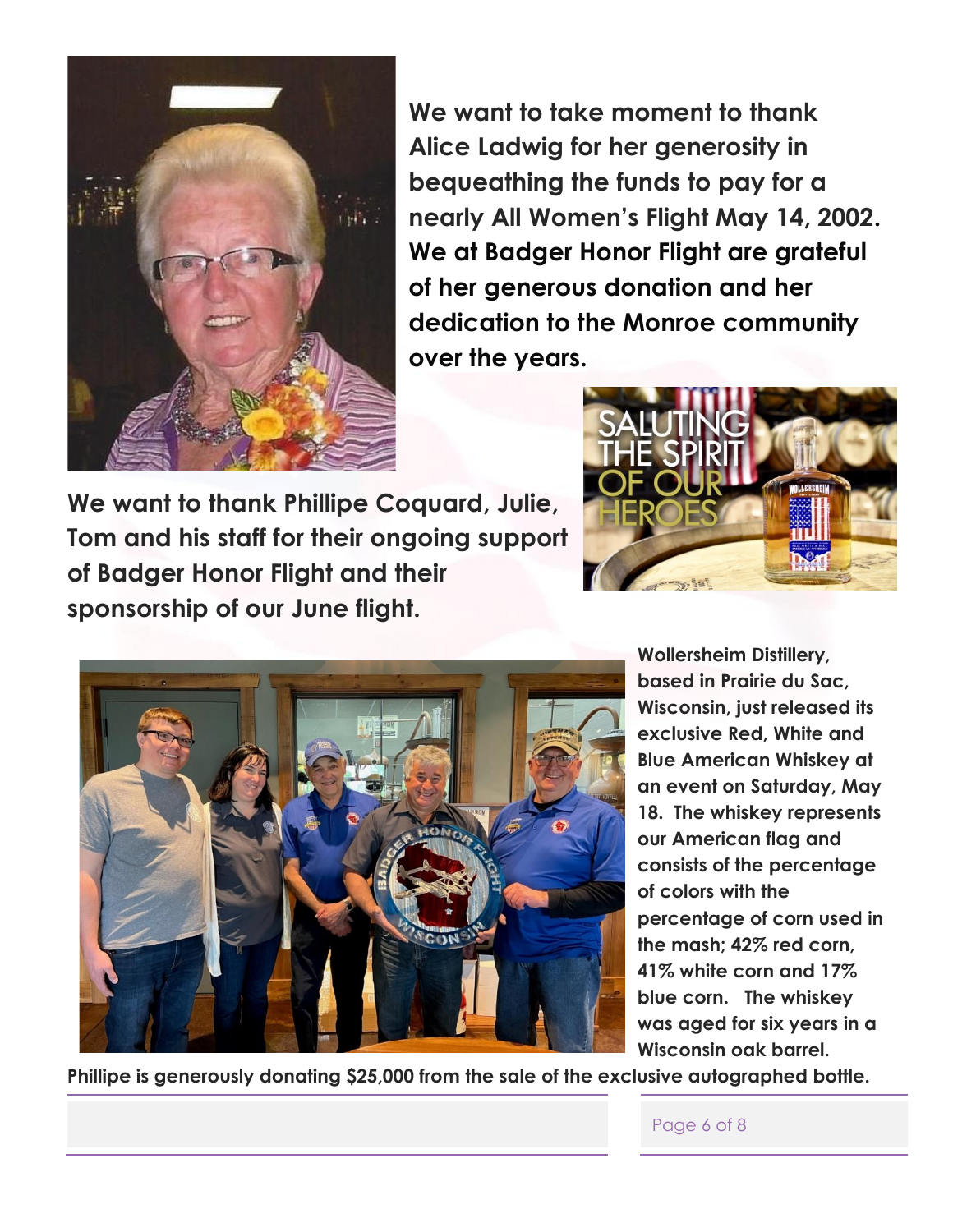## **WDVA Secretary Kolar joins First Nearly All Women Badger Honor Flight**



**Early morning on Saturday, May 14, WDVA Secretary Mary Kolar joined Badger Honor Flight for the first nearly all women honor flight in Wisconsin. More than 90 women veterans departed from Dane County Regional Airport and headed to Washington D.C. for a full schedule to visit all the memorials that have been erected in their honor. Secretary Kolar greeted and talked with many veterans and their guardians who also joined them for the flight. WDVA e-News May 2022** 

Page 7 of 8